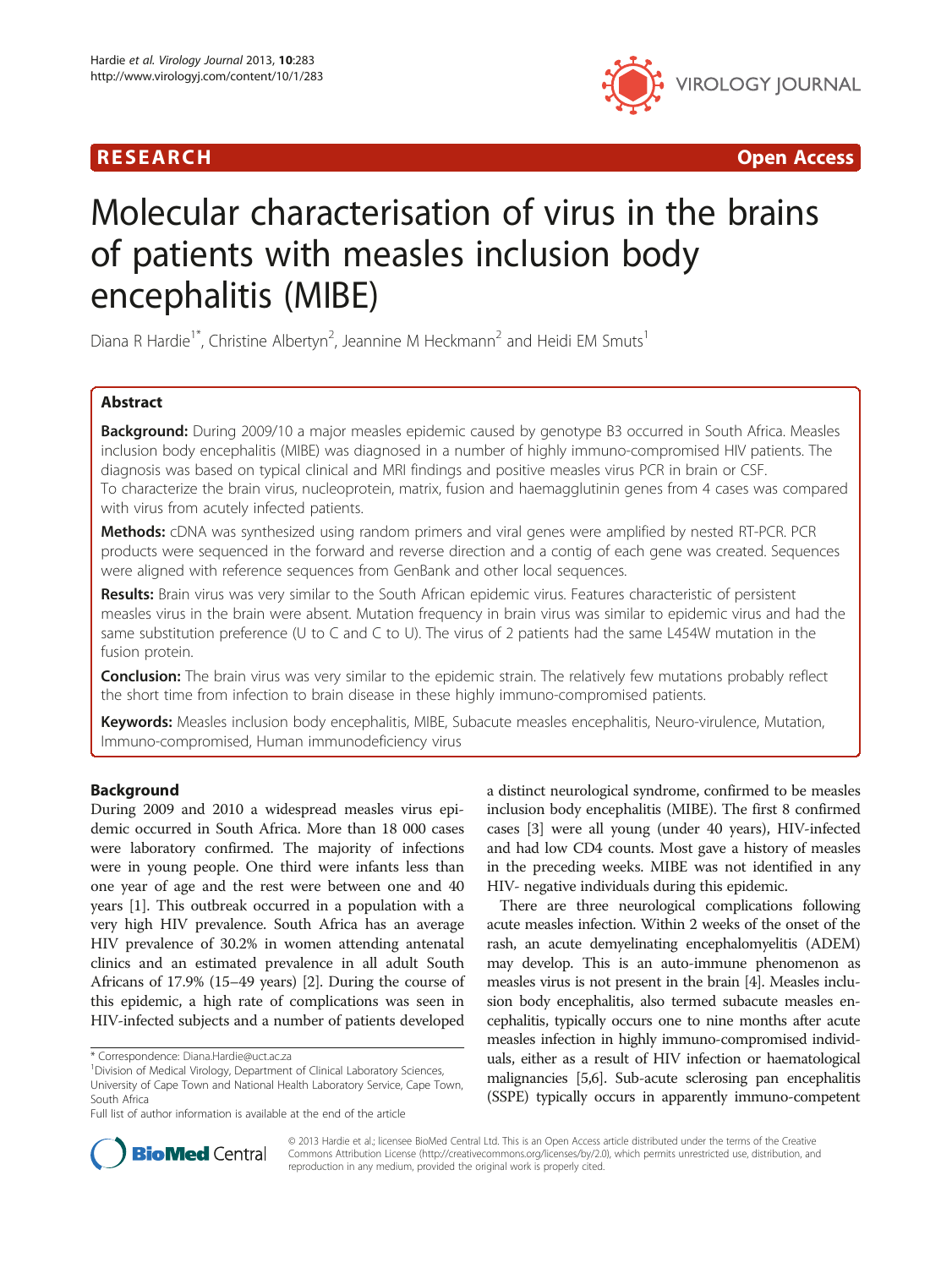persons, but symptoms develop only after a prolonged latent period and the virus from brain tissue is highly defective. In both MIBE and SSPE the brain is the site of ongoing measles pathology. The virus evades immune defenses by spreading from cell to cell within the brain [[7\]](#page-8-0). Key viral structural genes (matrix, fusion and haemagglutinin) are highly mutated, rendering the proteins nonfunctional [[8](#page-8-0)]. We were interested to investigate the virus from brains of local MIBE cases to determine whether the virus was similarly defective and whether there were any common features which could explain the pathogenesis of the condition. Accordingly, the nucleoprotein  $(N)$ , matrix  $(M)$ , fusion  $(F)$  and haemagglutinin (H) genes from 4 MIBE cases (see Table 1 for clinical details) were compared with virus from patients acutely infected during this epidemic.

# Results

Complete sequence data for N, M, F and H genes was obtained for brain virus of 2 patients (1 and 3) and epidemic virus from 6 patients (GenBank accession numbers KC305651-KC305689]. Incomplete sequence data was obtained from brain virus of a further 2 patients (2 and 4). Partial sequence was due to limited clinical material available for PCR amplification. For patient 4, most of the H gene sequence was available (nucleotides 246–1874) and partial sequence for the F gene (nucleotide 1–1690) and for patient 2, the complete N, M and F genes were sequenced.

## Phylogenetic analysis of epidemic virus

Phylogenetic analysis of the nucleoprotein and haemagglutinin genes confirmed that the South African epidemic in 2009/10 was caused by genotype B3. (Figures [1](#page-3-0), [2\)](#page-4-0) The South African sequences formed a distinct cluster within genotype B3.1 and this held true in phylogenetic trees of the F and M genes as well (Figure [3](#page-5-0)A and B). Brain and acute virus sequences clustered closely together on all phylogenetic trees (Figures [1,](#page-3-0) [2](#page-4-0) and [3\)](#page-5-0).

BLAST analysis of the South African consensus M and F genes showed that the epidemic virus was most closely related to JN635408, a 2005 isolate from New Jersey, USA.

The consensus N and H genes were more closely related to 1998 measles virus isolates from Nigeria (AJ232781 and AJ 239171). A concatenated phylogenetic tree of the full N, M, F and H genes confirmed a close relationship of the South African measles viruses to B3 viruses from North Africa (Figure [4](#page-7-0)).

There was very little sequence variation in the epidemic virus. A total of 24 polymorphisms were present in the six acutely infected patients over the 6.728 Kb region sequenced (giving a mutation frequency of 0.56 per 1000 nucleotides).

## Sequence analysis of brain virus

Sequences from the acute epidemic virus were aligned and used to create a South African consensus sequence to which the brain virus of patients 2, 3 and 4 were compared. The brain virus from patient 1 was compared with her own acute blood virus from 3 months earlier. In all patients the brain virus was very similar to the epidemic virus. Typical features of measles virus of SSPE/MIBE cases were not present, namely hyper mutation of the matrix and fusion proteins or truncation of C terminal end of fusion protein gene [[9\]](#page-8-0). Each MIBE patient had a unique pattern of mutations in one or more of the N, M, F and H genes (Table [2](#page-7-0)). In total (for all genes sequenced) there were 18 polymorphisms present in brain virus relative to the South African consensus sequence, (Table [2\)](#page-7-0).

U to C and C to U mutations were the most common mutations present in the epidemic virus and were also the most frequent in the brain virus. The calculated mutation frequency in brain virus was 0.87 per 1000 nucleotides. This was not significantly different from the mutation frequency of the epidemic virus which was 0.56 per 1000 nucleotides (p=0.19). Interestingly, of the 10 substitutions that occurred in coding regions in the brain virus, 8 were non-synonymous. The most variable region was the non coding region of the fusion gene.

Patients 1 and 3 had an identical U to G mutation at position 1944 in the F gene which gave rise to a L454W substitution in the fusion protein. Of note, the L454W substitution was not present in the blood virus of patient 1 collected during acute measles infection 3 months earlier.

## Table 1 Details of study patients

| . .                                  |              |                                               |              |              |  |
|--------------------------------------|--------------|-----------------------------------------------|--------------|--------------|--|
|                                      | Patient 1    | Patient 2                                     | Patient 3    | Patient 4    |  |
| Age                                  | 26           | 14                                            | 34           | 24           |  |
| Sex                                  |              | M                                             |              |              |  |
| CD4 count                            | 65           |                                               | 26           | 11           |  |
| Acute measles prior to disease onset | 3 months     | Unknown (no rash)                             | 3 weeks      | 4 months     |  |
| Sample type analysed                 | <b>Brain</b> | <b>CSF</b>                                    | <b>Brain</b> | <b>Brain</b> |  |
| Vaccine history<br><b>Unknown</b>    |              | Received measles vaccine 4 months previously* | Unknown      | Unknown      |  |
| $\mathbf{u} = \mathbf{u}$            |              |                                               |              |              |  |

\*Schwartz strain.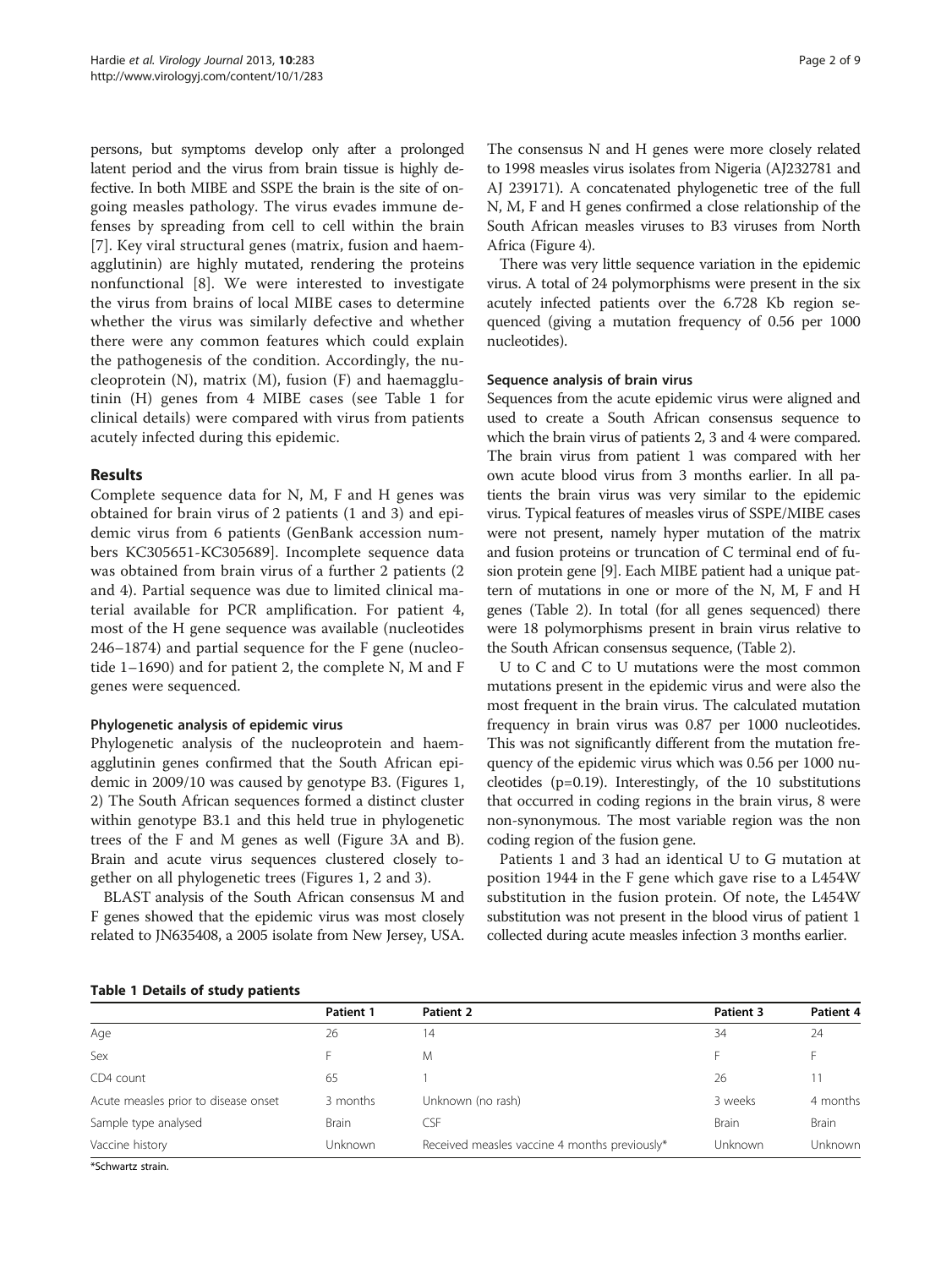FN564355 FN564360 FN564001  $\vert$ FN564005 FN564004 FN564002 FN564361 FN564359 FN564354 JN635408 AJ232214 AJ232194 AJ232199 AJ232192 AJ232218 AJ232211 AJ232205 A.1232197 AJ232203 AJ232781 Patient 2 Patient 1 Patient 1 blood acute Cape Town.ZAF/16.10/2 Cape Town.ZAF/16.10/3 Cape Town.ZAF/13.10/3 Cape Town.ZAF/14.10 Cape Town.ZAF/19.10/2  $-$  Cape Town ZAF/34.10/2 Cape Town.ZAF/15.10/2 Cape Town.ZAF/18.10 Cape Town.ZAF/19.10/1 Cape Town.ZAF/10.10 Patient 3 HM439386 FN564353 L46753 U01998 B1 U01994 B2 X84879 E AY043459 C1 M89921 C2 X84872 C2 X84865 F U01987 A AF171232 G2 AY184217 G3 U01974 G1 AF045212 H1 AF045217 H2 U64582 D2 AY923185 D10 D01005 D1 L46750 D6 AF243450 D7 AY037020 D7 100 97 86 96 89 80 36 100 78 98 88 93 97 73 99 H C G B3.1 B3.2 B3.3? SA

> AF280803 D8 U01977 D3 AF079555 D5

> > L46758 D5

72

 $0.01$ 

Figure 1 (See legend on next page.)

U01976 D4 AF481485 D9 D

FN564358

Hardie et al. Virology Journal 2013, 10:283 Page 3 of 9 http://www.virologyj.com/content/10/1/283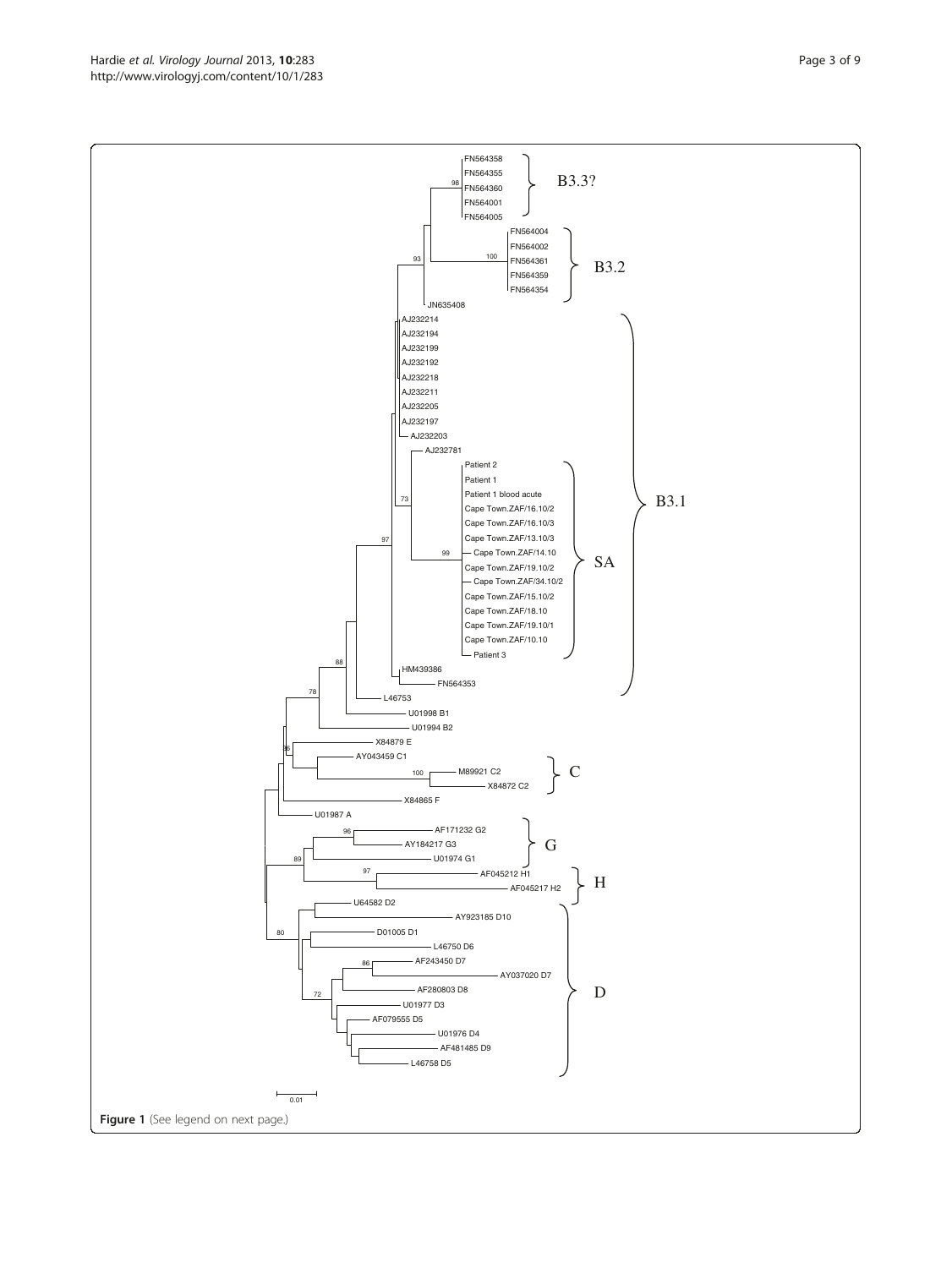#### <span id="page-3-0"></span>(See figure on previous page.)

Figure 1 Phylogenetic tree generated by neighbour-joining analysis of the 3′ hypervariable region of the nucleoprotein gene of measles virus from patients with acute measles infection and MIBE during the measles epidemic of 2009–2010 in South Africa. Reference sequences of other measles virus genotypes were retrieved from the NCBI GenBank database and are indicated by accession numbers. Bootstrap values greater than 75% are indicated at the nodes of the tree. The branch lengths are proportional to the evolutionary distances as shown on the scale.

## **Discussion**

The measles virus outbreak in South Africa was due to genotype B3 a known African genotype. It was probably introduced into South Africa from the north where ongoing circulation of measles virus of this genotype has been documented in various African countries for many years [[10](#page-8-0),[11](#page-8-0)]. Infection spread widely in the South African population due to poor herd immunity. Analysis of measles virus sequences from acutely infected individuals showed that there was a low level of genetic variability in the epidemic virus. This is typical of a single source introduction which is followed by dissemination in a non immune population [\[12,13](#page-8-0)].

While invasion of the brain during acute measles may occur [\[14](#page-8-0)], MIBE is normally very rare. Most highly immuno-compromised patients who had acute measles in this epidemic did not develop MIBE. Clearly both viral and host factors play a role in the disease process. While much is known about the genetic characteristics of SSPE virus, this is not the case for MIBE virus. We were interested to sequence the brain virus in some of these cases to determine its similarity to the epidemic virus in order to try to gain insight into the pathogenesis of this normally very rare condition.

On the whole, the brain virus was very similar to the acute epidemic virus. This is in contrast to what is found with SSPE [[9,15](#page-8-0)] and also what has previously been reported for MIBE [\[15](#page-8-0)]. Mutation rates were similar in brain (0.87 per 1000 bases) to the epidemic virus (0.56 per 1000 bases). However, of the 10 substitutions that occurred in the coding regions of genes from brain virus, 8 were non-synonymous (in comparison to only 4 of 22 from the epidemic virus). This could imply either that some selection pressure was acting on the virus in the brain or that a mutation generating process was operating.

Measles virus does not usually replicate extensively in brain tissue and it is thought that key mutations may be needed to confer a neuro-virulent phenotype [[16,17](#page-8-0)]. Because of the many mutations found in SSPE virus, it is difficult to determine which are responsible for neurotropism and which are merely the consequence of mutations accumulating in genes which are no longer essential for virus replication in the brain. By studying the fewer mutations in virus from MIBE brains it may be possible to determine which were responsible for the gain in neuro-tropism. In this study, most of the mutations in the brain virus were different for each patient and targeted different genes. However, one point mutation in the fusion protein, namely L454W was present in 2 patients (1 and 3). It is unlikely to have been a chance

not present in the acute measles sequence of patient 1. Both leucine and tryptophan are neutral, non-polar amino acids. However, this substitution is not favoured, especially in a membrane protein, and the substitution would be likely to change the properties of the protein [[18\]](#page-8-0). This substitution falls in the extra-cellular domain of the fusion protein, adjacent to the heptad repeat B domain (HRB). Ayata et al. [[17](#page-8-0)] showed that a single substitution (T461I) was responsible for neuro-virulence of an SSPE strain in a hamster model. This region is thought to interact with the as yet unknown measles virus receptor in the brain and plays a role in the fusion process. The independent presence of this mutation in 2 patients is interesting.

polymorphism in some circulating virus because it was

There were remarkably few mutations in all four of the genes sequenced from the brain virus. In measles virus from persistently infected brain, both in humans as well as in animal models, the nucleoprotein gene typically retains its function as this protein is required to form intact ribonuclear protein complexes to enable the virus to move from cell to cell in the brain [\[7\]](#page-8-0). The matrix protein, on the other hand, is usually highly mutated as this protein is not needed for replication in the brain [\[19,20](#page-8-0)]. Perhaps sufficient time had not elapsed for mutations to accumulate in this gene before the clinical presentation of MIBE in our highly immuno-compromised patients. In 3 MIBE patients who gave a history of acute measles, the median time from acute infection to onset of neurological disease was about 10 weeks. In all patients there was a rapid neurological deterioration after presentation, which probably reflects the poor immune control of measles virus in the brain.

In conclusion, it is probable that host factors were largely responsible for driving the disease process. However, not all severely immuno-compromised HIV patients infected with measles developed MIBE. Viral factors also must have played a role. Intriguingly the brain virus was very similar to the epidemic virus and did not show features previously reported to be characteristic of MIBE. The mutation frequency was similar to epidemic virus, but significantly these mutations were more likely to be non-synonymous. A key finding was that 2 patients had the same L454W mutation in the fusion protein.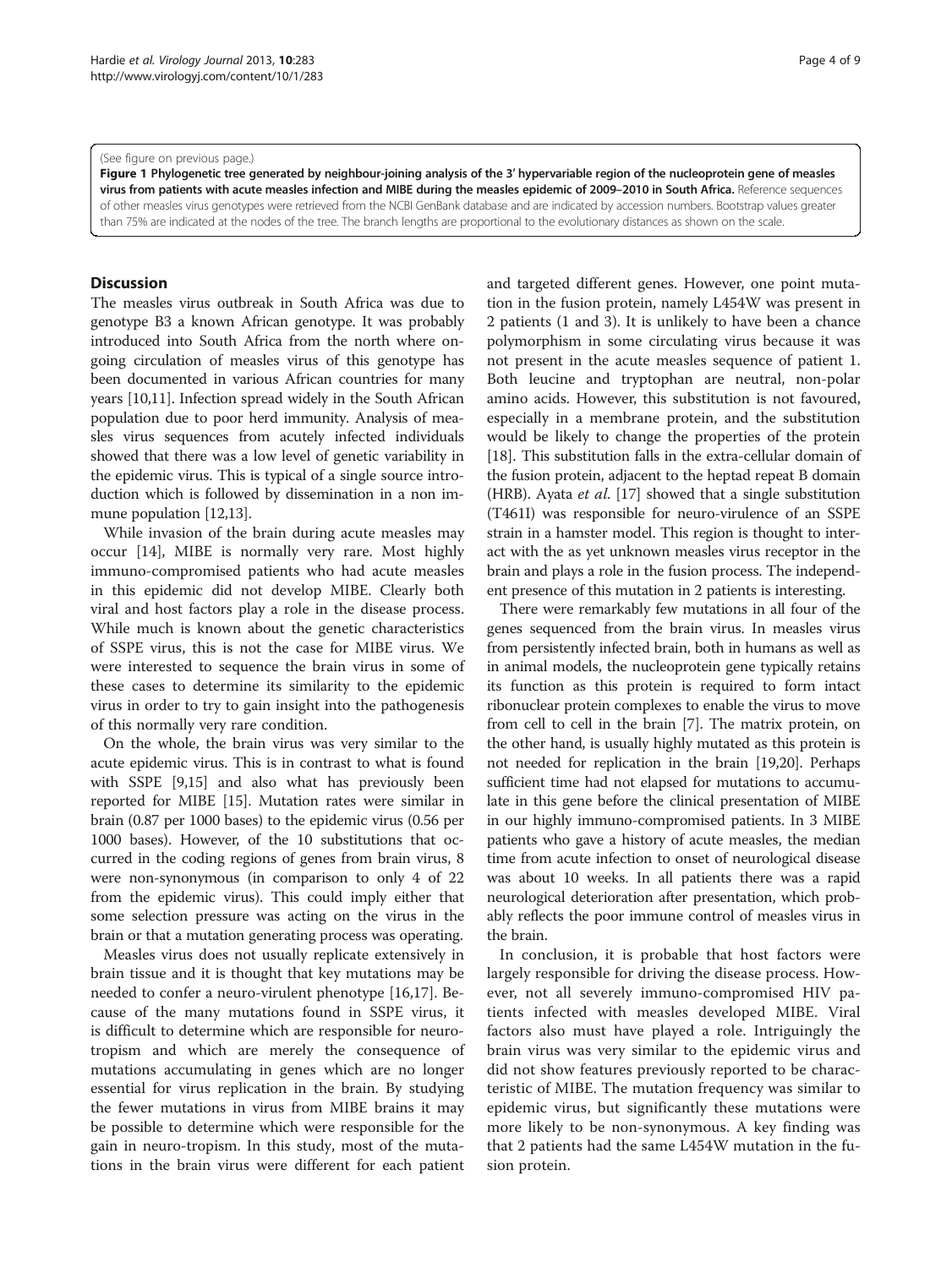<span id="page-4-0"></span>

# Materials and methods

## MIBE patients

Patients were identified as having MIBE based on typical clinical and magnetic resonance (MRI) findings as

previously described [\[3\]](#page-8-0) and if measles virus was detected by PCR in brain tissue or cerebrospinal fluid (CSF). An in-house diagnostic nested RT-PCR assay was used to amplify a 500 nucleotide fragment of the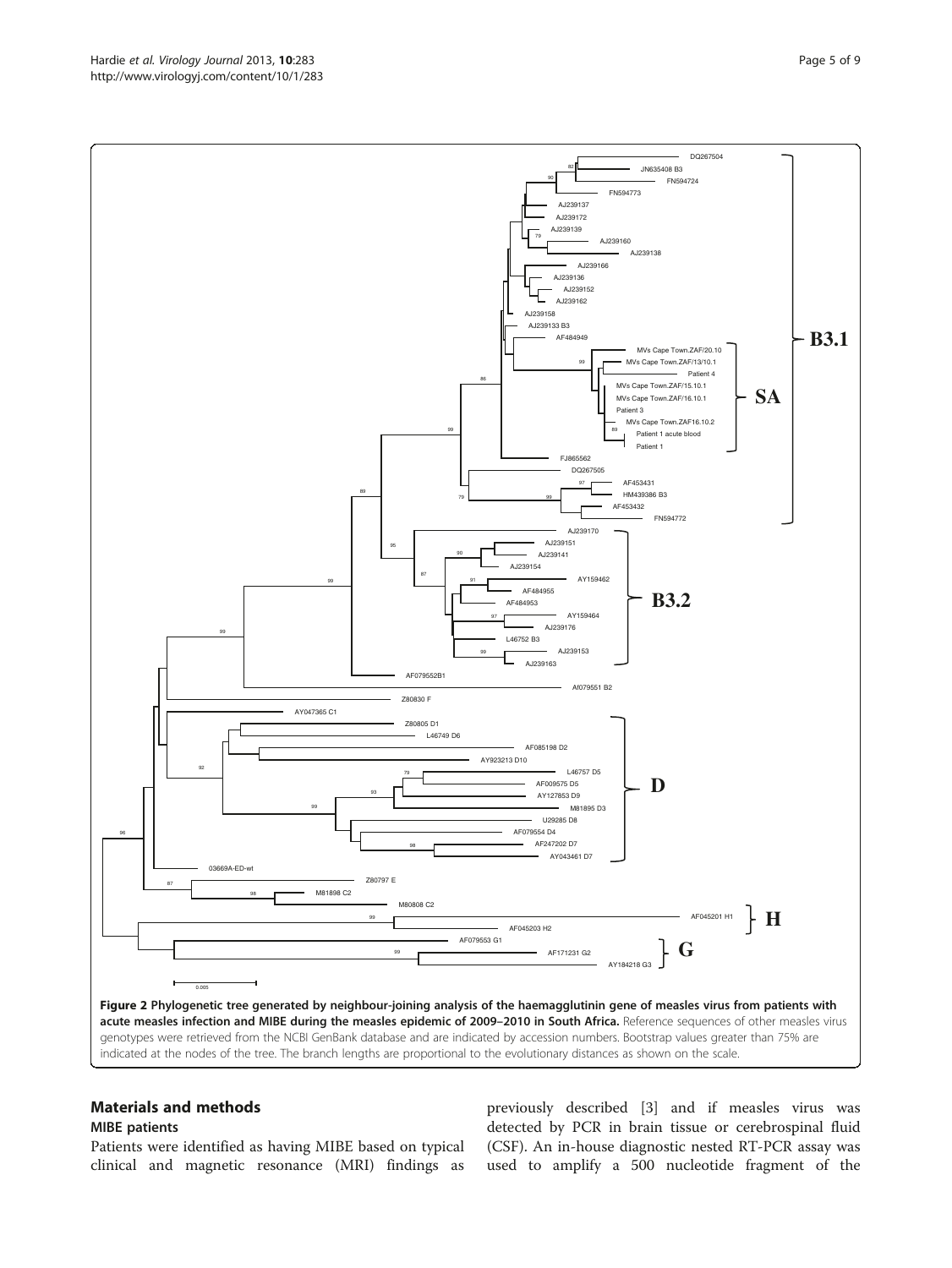<span id="page-5-0"></span>

nucleoprotein gene [\[13\]](#page-8-0). Measles virus positive brain or CSF was available for study on 4 patients.

Patient 1 was a 27 year old woman who had a CD4 count of 65 at time of acute measles. MIBE onset occurred 3 months after acute measles. Measles virus PCR was positive on brain biopsy tissue. Brain virus was compared with acute virus from blood taken 3 months previously.

Patient 2 was a 14 year old boy with a CD4 count of 1 at time of neurological presentation. There was no history of a rash. This patient had received measles vaccine (Schwartz strain) during a school mass vaccination campaign some months before clinical presentation. Measles virus PCR was positive in CSF.

Patient 3 was a 34 year old woman who developed typical MIBE symptoms 3 weeks after acute measles infection. Her CD4 count at presentation was 26. Measles virus PCR was positive on post mortem brain tissue. Post mortem histology confirmed MIBE.

Patient 4 was a 24 year old woman. MIBE developed 16 weeks after acute measles when the CD4 count was 11. Measles virus PCR was positive on post-mortem brain tissue.

## Patients with acute measles

Measles virus amplified from a peripheral site such as urine or blood from 5 acutely infected patients was used to create a South African (SA) consensus sequence to which the brain virus was compared.

In addition, measles virus from blood collected at the time of acute measles was available from one patient who subsequently developed MIBE (patient 1). The brain virus of this patient was compared with her own acute virus rather than the consensus sequence.

## Nucleic acid extraction

Total nucleic acid for measles virus screening was initially extracted using the Easymag automated extractor (BioMerieux, Marcy l'Etoile, France) as per manufacturer's instructions. Subsequently total nucleic acid was extracted from the brain or CSF using the manual Qiagen DNA mini kit with appropriate buffers for tissue and CSF extraction as per manufacturer's instructions (Qiagen, GmbH, Germany). Nucleic acid was eluted in 50 ul elution buffer and stored at −80°C until required.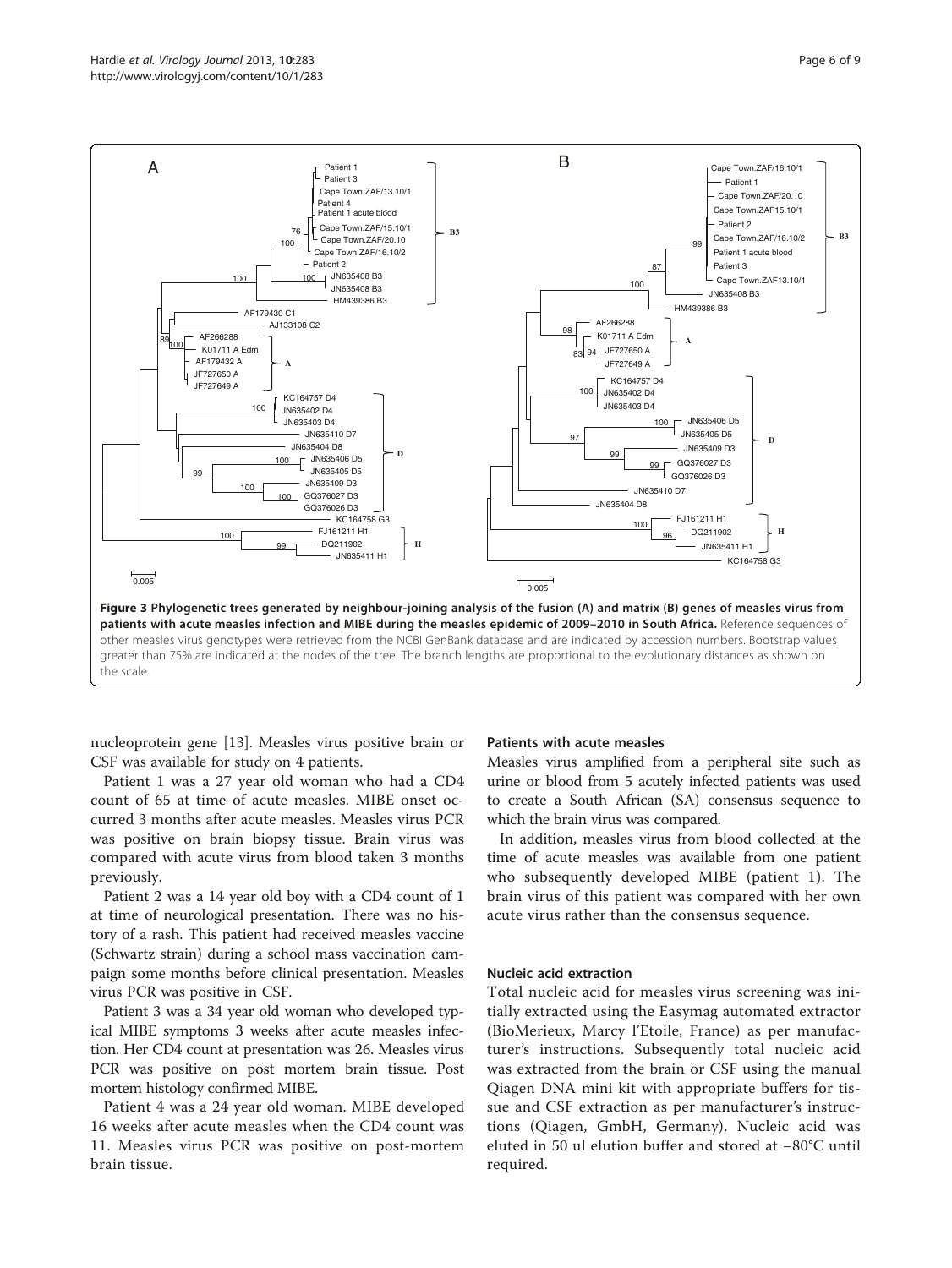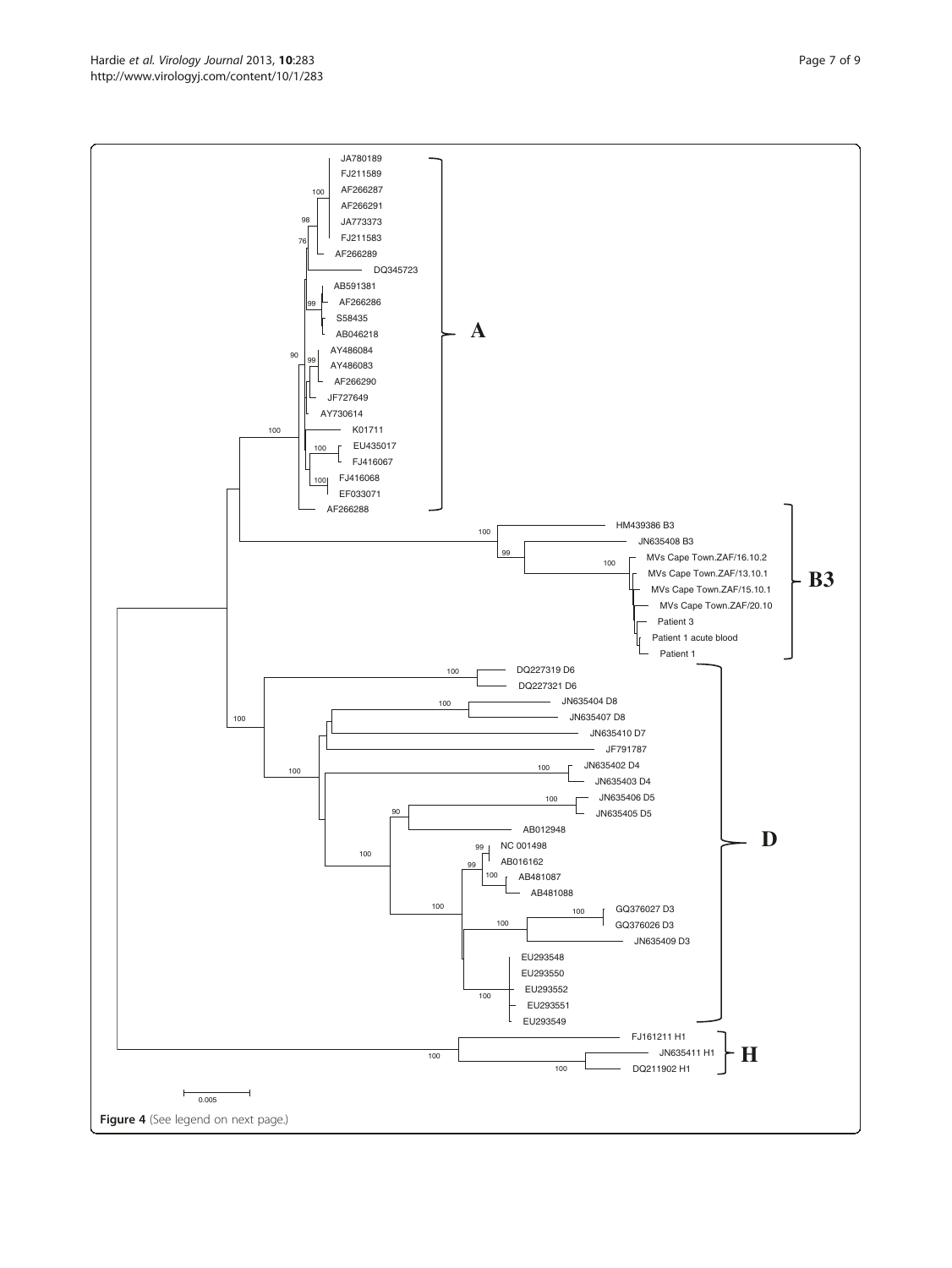#### <span id="page-7-0"></span>(See figure on previous page.)

Figure 4 Phylogenetic tree generated by neighbour-joining analysis of concatentated nucleoprotein, matrix, fusion and haemagglutitin genes of measles virus from patients with acute measles infection and MIBE during the measles epidemic of 2009-2010 in South Africa. Reference sequences of other measles virus genotypes were retrieved from the NCBI GenBank database and are indicated by accession numbers. Bootstrap values greater than 75% are indicated at the nodes of the tree. The branch lengths are proportional to the evolutionary distances as shown on the scale.

## cDNA synthesis and PCR

RNA was converted into cDNA using the RevertAid First Strand cDNA synthesis kit (Fermentas Life Sciences) and random hexamers. Briefly 11 μl RNA was incubated with 1 μl random hexamers supplied with kit at 80°C for 3 minutes and then cooled to 37°C before the addition of 4 μl 5× reaction buffer, 1 μl Ribolock RNase inhibitor (20 U/ μl), 2 μl 10 mM dNTP mix and 1 μl RevertAid M-MuLV reverse transcriptase (200 U/μl) in a final 20 μl reaction volume. The mixture was incubated at 37°C for 90 min and the reaction terminated by heating to 70°C for 5 minutes. cDNA was stored at −20°C until required.

The complete nucleoprotein (N), matrix (M), fusion (F) and haemagglutinin (H) genes were amplified with primers described by Tillieux et al. [\[21](#page-8-0)]. In cases where there was no amplification after one round of PCR, nested primers designed for this study were used. (Additional file [1](#page-8-0): Table S1).

Measles virus from a patient with acute measles was used as the positive control for all the PCR assays. PCR amplicons were generated using 6μl cDNA and Supertherm Taq DNA polymerase (JMR Holdings, UK) with the following PCR cycling conditions: an initial denaturation step of 3 min at 95°C, followed by 40 cycles of amplification (15 sec at 94°C, 30 s at 50°C and 45 s 72°C) followed by 7 min at 72°C. The nested PCR was performed using the same cycling conditions but with an increase in the annealing temperature to 55°C and 3 μl outer product.

PCR products were electrophoresed through 2% agarose gel and visualized by ethidium bromide staining and UV illumination.

## Sequencing and phylogenetic analysis

PCR products were sequenced directly in both directions with primers used for PCR amplification. The BigDye

| Gene                                                              | Nucleotide position | Nucleotide |              |                  |              |           | Amino acid position | Amino acid   |             |                  |             |      |
|-------------------------------------------------------------------|---------------------|------------|--------------|------------------|--------------|-----------|---------------------|--------------|-------------|------------------|-------------|------|
|                                                                   |                     | SACon      | Pat1         | Pat <sub>2</sub> | Pat3         | Pat4      |                     | SACon        | Pat1        | Pat <sub>2</sub> | Pat3        | Pat4 |
| $\mathbb N$                                                       | 572                 | A          | Α            | A                | G            | n/d       | 174                 |              |             |                  | V           | n/d  |
|                                                                   | 1623                | U          | U            | $\cup$           | $\mathsf{C}$ | n/d       | 524                 | L            | L           | L                | $\mathsf P$ | n/d  |
| M                                                                 | 328                 | U          | $\mathsf{C}$ | $\cup$           | $\cup$       | n/d       | 99                  |              | T           |                  |             | n/d  |
|                                                                   | 388                 | $\cup$     | $\mathsf{C}$ | $\cup$           | U            | n/d       | 119                 | $\mathbf{L}$ | $\mathsf P$ | L                | L           | n/d  |
|                                                                   | 399                 | Α          | Α            | U                | A            | n/d       | 123                 | Τ            | Τ           | $\mathsf S$      | Τ           | n/d  |
| F                                                                 | 105                 | C          | $\subset$    | U                | $\subset$    | $\subset$ |                     |              |             |                  |             |      |
|                                                                   | 127                 | C          | $\subset$    | G                | $\subset$    | $\subset$ |                     |              |             |                  |             |      |
|                                                                   | 162                 | C          | C            | $\sf U$          | $\subset$    | $\subset$ |                     |              |             |                  |             |      |
|                                                                   | 203                 | $\subset$  | $\subset$    | $\subset$        | $\subset$    | U         |                     |              |             |                  |             |      |
|                                                                   | 323                 | G          | G            | G                | C            | G         |                     |              |             |                  |             |      |
|                                                                   | 331                 | $\subset$  | $\subset$    | Α                | $\subset$    | $\subset$ |                     |              |             |                  |             |      |
|                                                                   | 461                 | G          | G            | $\mathsf{C}$     | G            | G         |                     |              |             |                  |             |      |
|                                                                   | 766                 | U          | U            | U                | $\mathsf{C}$ | $\cup$    |                     |              |             |                  |             |      |
|                                                                   | 1483                | G          | G            | G                | G            | Α         |                     |              |             |                  |             |      |
|                                                                   | 1592                | Α          | C            | $\mathsf{A}$     | A            | Α         | 337                 | M            | L           | M                | M           | M    |
|                                                                   | 1944                | $\cup$     | G            | $\cup$           | G            | n/d       | 454                 | L            | W           | W                | W           | n/d  |
| $\mathsf{H}% _{\mathsf{H}}^{\ast}=\mathsf{H}_{\mathsf{H}}^{\ast}$ | 1362                | C          | U            | n/d              | $\subset$    |           | 448                 | R            | C           | $\mathsf R$      | R           | R    |
|                                                                   | 1742                | C          | U            | $n/d$            | $\subset$    | $\subset$ |                     |              |             |                  |             |      |

Table 2 Nucleotide and amino acid differences in the nucleoprotein (N), matrix (M), fusion (F) and haemaglutinin (H) genes between the South African measles consensus B3.1 sequence and brain virus from 4 patients with MIBE

SACon South African consensus sequence, Pat1 patient1, Pat2 patient2, Pat3 patient3, Pat4 patient4, n/d not done. Bold font indicates nucleotide that varies from consensus. Nucleotides 105 to 461 in the fusion gene are non coding.